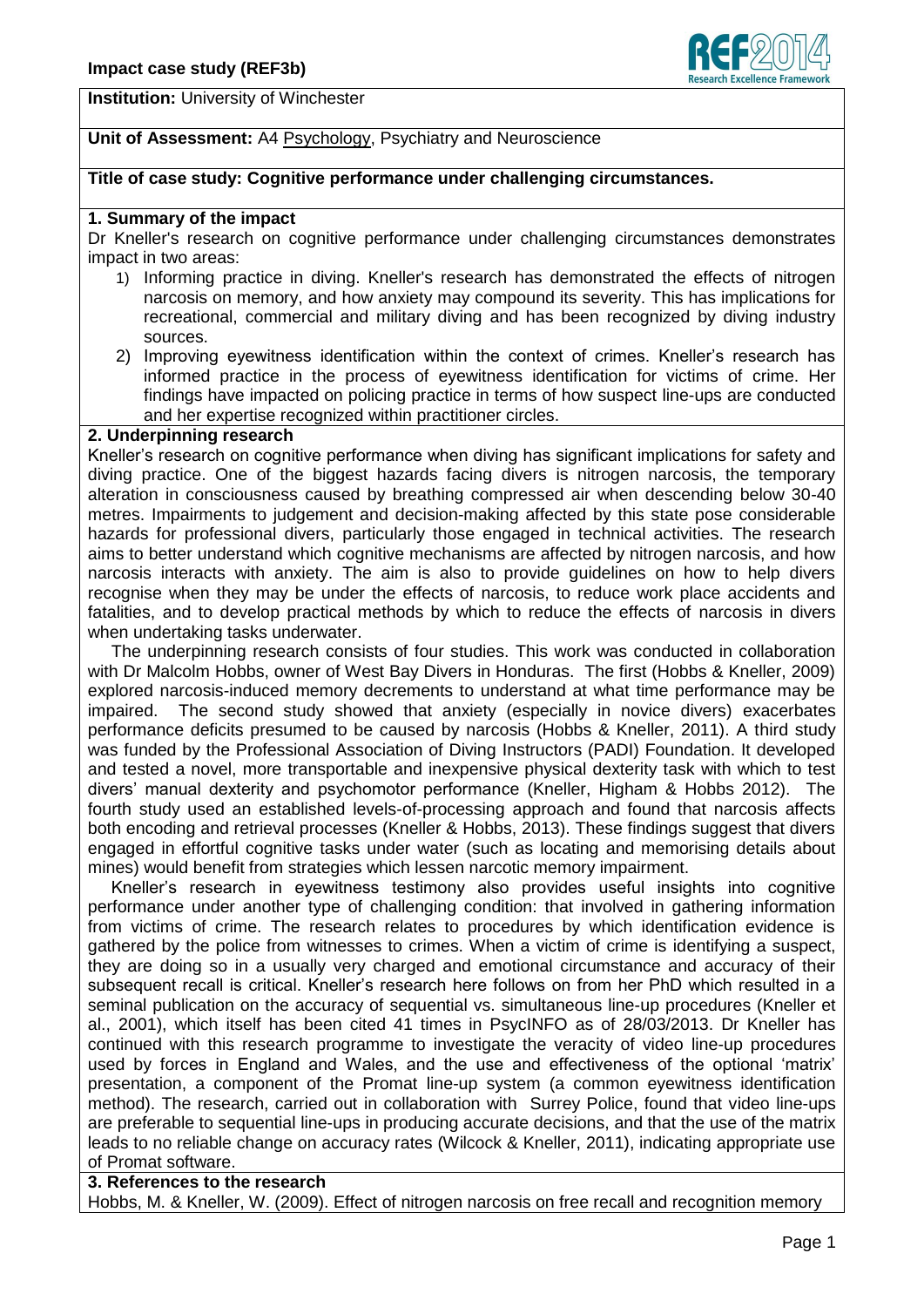

in open water. *Undersea & Hyperbaric Medicine*, *36*, 73-81.

Hobbs, M. & Kneller, W. (2011). Anxiety and Psychomotor Performance in Divers on the Surface and Underwater at 40m (131ft). *Aviation, Space and Environmental Medicine*, *82*, 20-25.

- Kneller, W., Higham, P., & Hobbs, M. (2012). Measuring manual dexterity and anxiety in divers using a novel task at 35 - 41 m/115 - 135 ft. *Aviation, Space and Environmental Medicine, 83,* 54-57*.*
- Kneller, W., & Hobbs, M. (2013). The levels of processing effect under nitrogen narcosis. *Undersea and Hyperbaric Medicine, 40,* 239-245*.*

Wilcock, R., & Kneller, W. (2011). A comparison of presentation methods of video identification parades. *Applied Cognitive Psychology, 25,* 835-840*.*

# **4. Details of the impact**

Kneller's work investigating cognitive performance in challenging circumstances has had significant reach and importance in the two fields in which they have been applied (diving and eyewitness testimony for victims of crime). For research on diving, her findings are important in terms of safety and practice of diving. Undersea divers have to cope with numerous hazards and risks associated with marine high pressure environments. One hazard is the occurrence of nitrogen narcosis, which is experienced in deep sea dives. Narcosis causes significant cognitive and psychomotor impairments in divers, and is a significant contributing factor in diving-related accidents and impaired work-related performance. However, the study of narcosis has historically been an underresearched area and further studies are still required to establish the extent and nature of cognitive impairments at specific water depths and how its effects might be minimised. Understanding of the cognitive effects of narcosis has implications for diver safety and performance in recreational, commercial, and military diving.

 Kneller's research on diving has also been particularly useful in highlighting that the anxiety felt by divers in deep water may magnify narcotic impairments underwater. At least four diving schools (West Bay Diving School, Roatan, Honduras; Big Blue, Dahab, Egypt; Nautilus Watersports, Port Vila, Vanuatu and Eastleigh Sub Aqua Club, Hants, UK) throughout the world have considered this research when evaluating their diving procedures. Additionally, it has also led to an improved manual dexterity tool for testing divers which is smaller, more easily transportable, cheaper and quicker to set up underwater than that previously used (Purdue Pegboard or screw plate test). These are important factors when considering the limited amount of time available to either train or gather data from divers underwater. This new tool is now used by the staff of West Bay Divers in Honduras when conducting deep diver training with their customers (approx. 500 per year). In addition, the research on the effects of narcosis on recall and recognition memory has shown that narcosis-induced memory decrements cannot be explained simply as an impairment of either encoding or retrieval strategies. Findings to date have been published in specialist industry-specific journals (e.g. *Undersea & Hyperbaric Medicine*) with the aim of disseminating the knowledge to the diving community and researchers in this area.

 For Kneller's work on eyewitness identification, there is direct impact in policing practice. It has long been recognised that eyewitness identification evidence can be highly fallible and is a major factor in wrongful convictions in many countries (e.g. <http://www.innocenceproject.org/>). In light of this, psychologists have been studying methods to increase the accuracy of eyewitness identification performance for a number of years, including methods by which a line-up can be presented. In England and Wales, current police practice is to use identification parades on video in a semisequential manner. After showing the line-up twice, police have the option to show witnesses a screen with all nine line-up members at the same time (the 'matrix' format). The idea was that this format might improve line-up identification rates. However, while this format has not been formally assessed in this way, its use in another context (the simultaneous line-up) has been shown to increase false identification rates. Wilcock and Kneller (2011) found that the matrix had neither an advantageous nor a detrimental effect on identification accuracy. This work suggests that existing UK practice is appropriate (whether the matrix is used or not); it also supports best practice for administering about 50,000 Promat line-ups that are run each year in the UK. In addition, the work demonstrated that the UK video line-up procedure was superior to the sequential line-up recommended by researchers in the USA. Publication of this study led to Kneller being invited to present at a symposium for practitioners in the field held by London South Bank University in September 2012. The event was attended by 62 people, and a majority of attendees were police officers and other criminal justice system practitioners. In addition, the project has been referenced